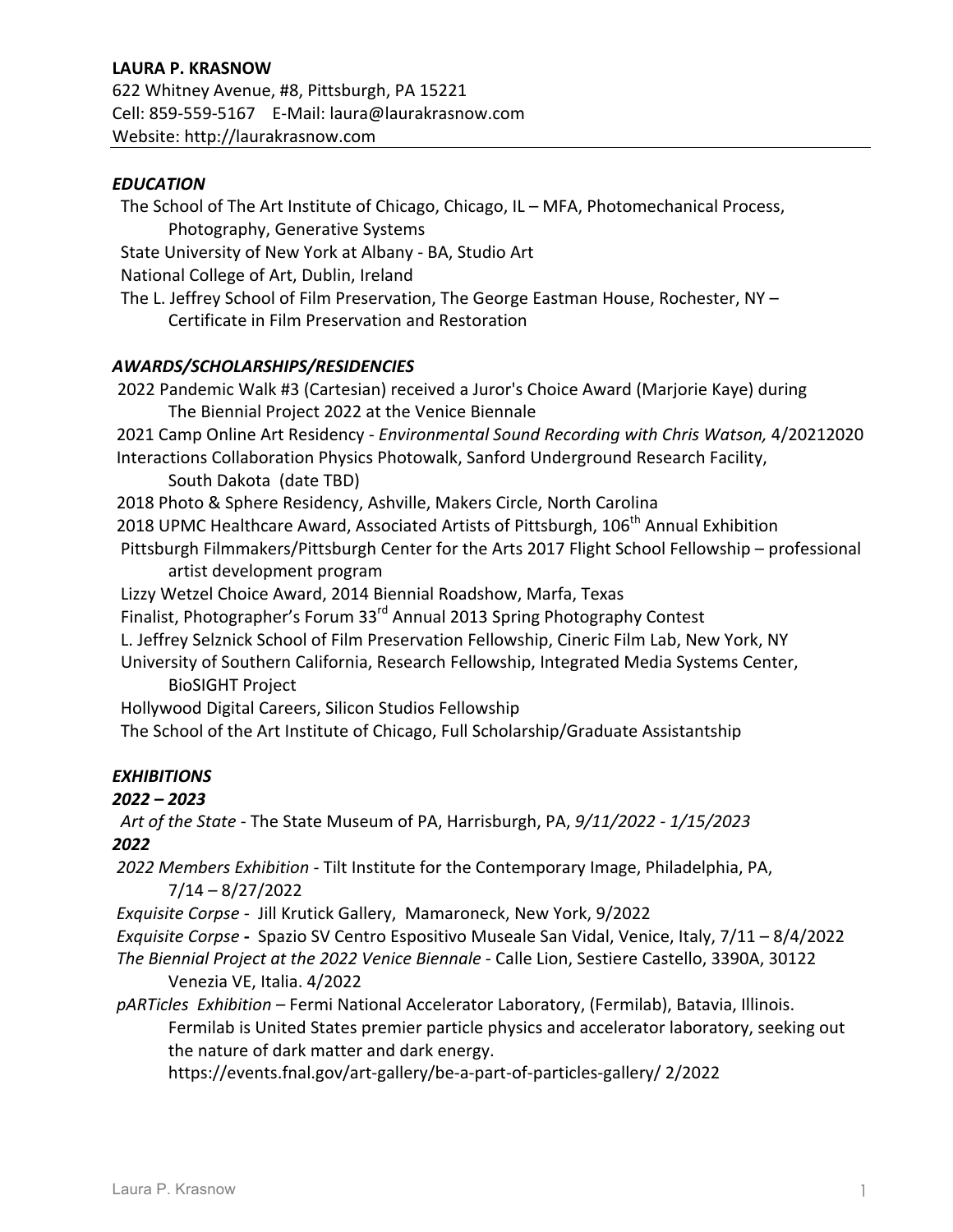- 108<sup>th</sup> Annual Exhibition, Associated Artist of Pittsburgh juried by Wendy Given, Art Curator for the Port of Portland and Portland International Airport, and Ben Owen, Director of Arts@MSP at Minneapolis-Saint Paul International Airport, 9/10 - 12/2021
- 2021 Members Exhibition, Philadelphia Photo Arts Center, Philadelphia, PA,  $7/8 - 8/14/2021$
- LAURENT Gallery, St. Kilda, Melbourne, Australia, 5/2021
- *The Birth Book, The Photography Book Initiative,* The Griffin Museum of Photography, https://griffinmuseum.org/show/the-birth-book/, 4/19 - 5/23/2021

# *2020 - 2021*

*The Implications of the Camera* – Southern Alleghenies Museum of Art, Altoona, PA,  $12/18/20 - 2/13/21$ 

# *2019*

- Los Angeles Center of Photography Sixth Annual Members Exhibition juried by Douglas McCulloh, Senior Curator of Exhibitions, California Museum of Photography, Riverside, CA, at dnj Gallery, Santa Monica, CA 8/10 - 8/31/3019
- *The Sketchbook Project Volume 14* Brooklyn, NY; Boston, MA; Providence, RI; St. Petersburg, FL; Washington D.C.; Richmond, VA; San Francisco, CA; Los Angeles, CA
- The Biennial Project Biennial at the 2019 Venice Biennale 58 Centro Culturale Don Orione Artigianelli, Venice, Italy, 5/2019
- Pittsburg Print Group 2019 New Members Exhibit Pullproof Studio, Pittsburgh, PA, 3/1-3/23 *Invitation to Participate in InLiquid's 2019 Benefit and Silent Auction Fundraiser* - Crane

Building, Philadelphia, PA, 2/2019

# *2018*

*Natural Wonder* – curated by Amie Potsic, an InLiquid exhibition at park Towne Place Museum District Residences,  $9/14 - 12/31$ , https://inliquid.org/exhibitions/natural-wonder/

106<sup>th</sup> Annual Exhibition - Associated Artists of Pittsburgh, juried and curated by Taras Matla, Associate Director of University of Maryland Art Gallery, UPMC Healthcare Award,  $9/14 - 10/27$ 

- *Under the Blankets Printmakers Together Pittsburgh Center for the Arts, Pittsburgh, PA*  $5/4 - 7/8$
- *#00 Bienal de la Habana –* Havana, Cuba 5/2018
- *Boston Biennial 5 –* Boston, MA 4/2018
- *Entrances and Exits* The InLiquid Gallery, Crane Arts, Philadelphia, PA 3/8 4/7
- *Spring 2018 International Juried Winners Exhibit* Ten Artists to Watch curator Leigh Gleason, Curator of Collections, California Museum of Photography, Los Angeles Center for Digital Art  $3/10 - 3/31$

## *2017*

- *Speak for Yourself FrameHouse & Jask Gallery, curated by Sean Beauford, Pittsburgh, PA 9/7 – 10/10*
- Pittsburgh Filmmakers Juried Member Exhibition Pittsburgh Filmmakers Gallery, Pittsburgh, PA  $4/28 - 7/2$
- ArtVenice Biennale 4 a juried competition and large screen digital presentation shown during the Opening/Press Week of The 2017 Venice Biennale 57, ARTlsm3160 Gallery, Venice, Italy 5/13
- LACDA Member Artists Exhibit, Los Angeles Center for Digital Art, Los Angeles, CA 4/20 5/11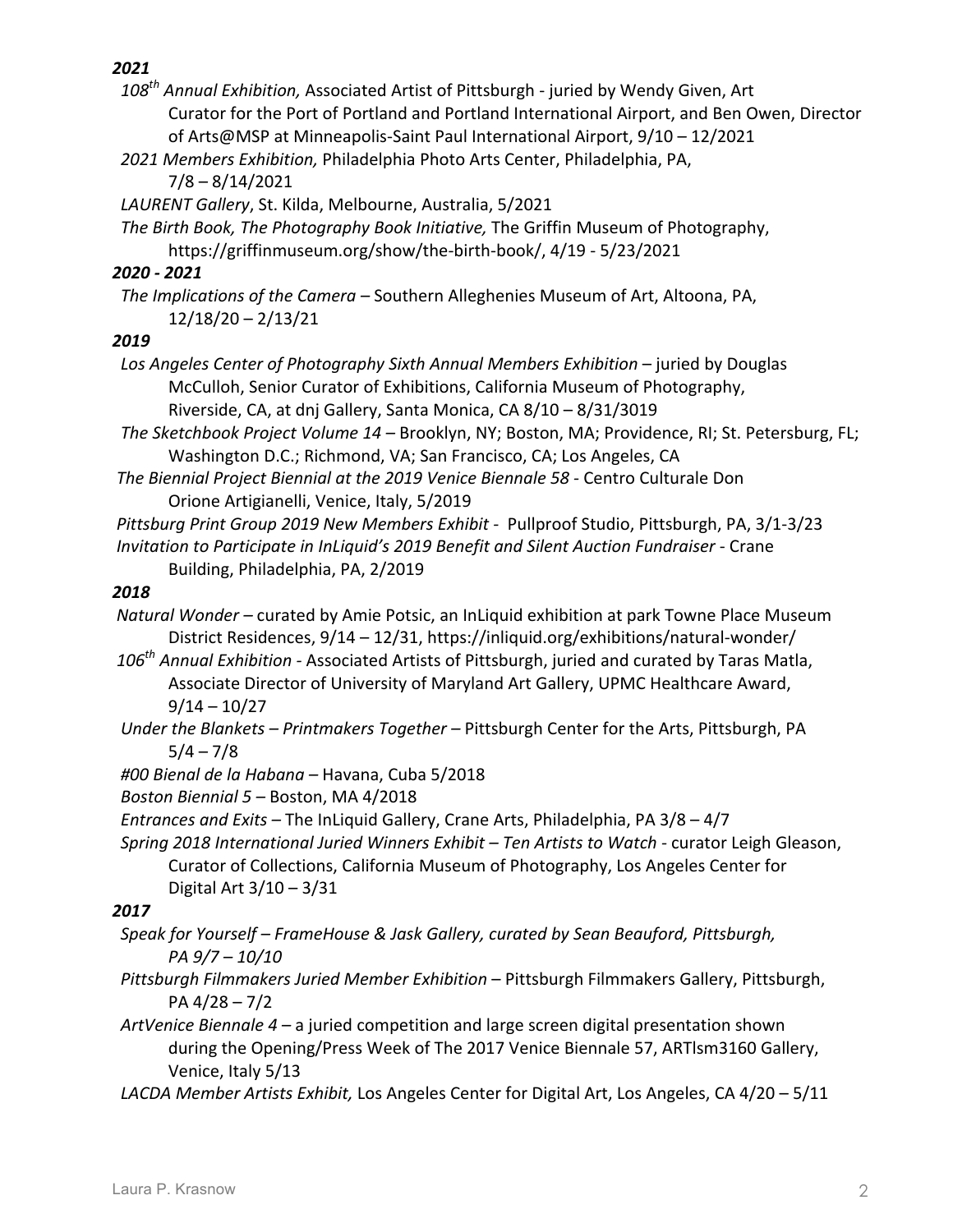*Try to Understand* - Brooke Lanier Fine Art, Philadelphia, PA 4/2 - 4/28

A group exhibition examining the ways that the human mind deals with apparent chaos or disorganization. We look for patterns and relationships in disorder, and if we cannot find them, we devise artificial means of categorization and structure.

# *2016*

*STEAM-abration* – a celebration of Science, Technology, Engineering, Art and Mathematics – Invited exhibitor, The Citizen Science Lab, Pittsburgh, PA 8/20

 *The Sketchbook Project 2016*

Brooklyn Art Library, Brooklyn, NY 5/13 Millennium Park, Chicago, IL 7/15-7/17 Cedar Rapids Museum of Art, Cedar Rapids, IA 7/19 NoBo Art District, North Boulder, CO 7/23 Los Angeles County Museum of Art, Los Angeles, CA 7/29 - 7/31 Fort Smith Regional Art Museum, Fort Smith, AR 8/20 Memphis Brooks Museum of Art, Memphis, TN 8/21 Whitney Museum of American Art, New York, NY  $8/27 - 8/28$ Pioneer Works, Brooklyn, NY 9/10 - 9/11

"The Shortest Distance Between 2 Points", Solo Exhibition, Crane Arts Building, Philadelphia, PA, 3/10 - 5/6, https://bit.ly/39wCfsM, https://bit.ly/3g6MMxp

2016 Boston Biennial Project, Finalist

## *2015 - 2016*

*Snap to Grid,* Los Angeles Center for Digital Art, Los Angeles, CA 12/10/2014-1/2/2015

### *2015*

Philadelphia Photo Arts Center Members Exhibition 2015, PPAC Gallery, Philadelphia, PA  $8/19 - 9/5/2015$ 

The Sketchbook Project 2015

Brooklyn Art Library, Brooklyn, NY 5/8-5/10 Art off the Wall, Brooklyn Museum, Brooklyn, NY 5/21 Ideas City Street Fest, The New Museum, New York, NY 5/30 Binders, Ponce City Market, Atlanta, GA 6/5-6/7 Perez Art Museum, Miami, FL 6/13 Miami Dade College Museum of Art and Design, Miami, FL 6/14 South Austin Social, Austin, TX 6/19-6/21 Los Angeles County Museum of Art, Los Angeles, CA 6/26-6/28 The Yard at Mission Rock, San Francisco, CA 8/8-8/9 Olympic Sculpture Park, Seattle, WA 8/13-8/15 Chicago Look Alliance, Chicago, IL 8/22-8/23 The Distillery Historic District, Toronto, ON, Canada 8/28-8/30 Warinanco Park, Roselle, NJ, 9/12 Art Fair, Governors Island, NY, NY 9/19-9/27 Philly Photo Day 2014 Outdoor Exhibition, Dilworth Park, City Hall, Philadelphia, PA,  $5/8 - 6/21/2015$ 2015 F295 Members Salon Exhibition, History of Art and Architecture Gallery, University of Pittsburgh, Pittsburgh, PA, 5/2015

Art Venice Biennale 3, Via Garibaldi 1791, Castello, Venice, Italy, 5/2015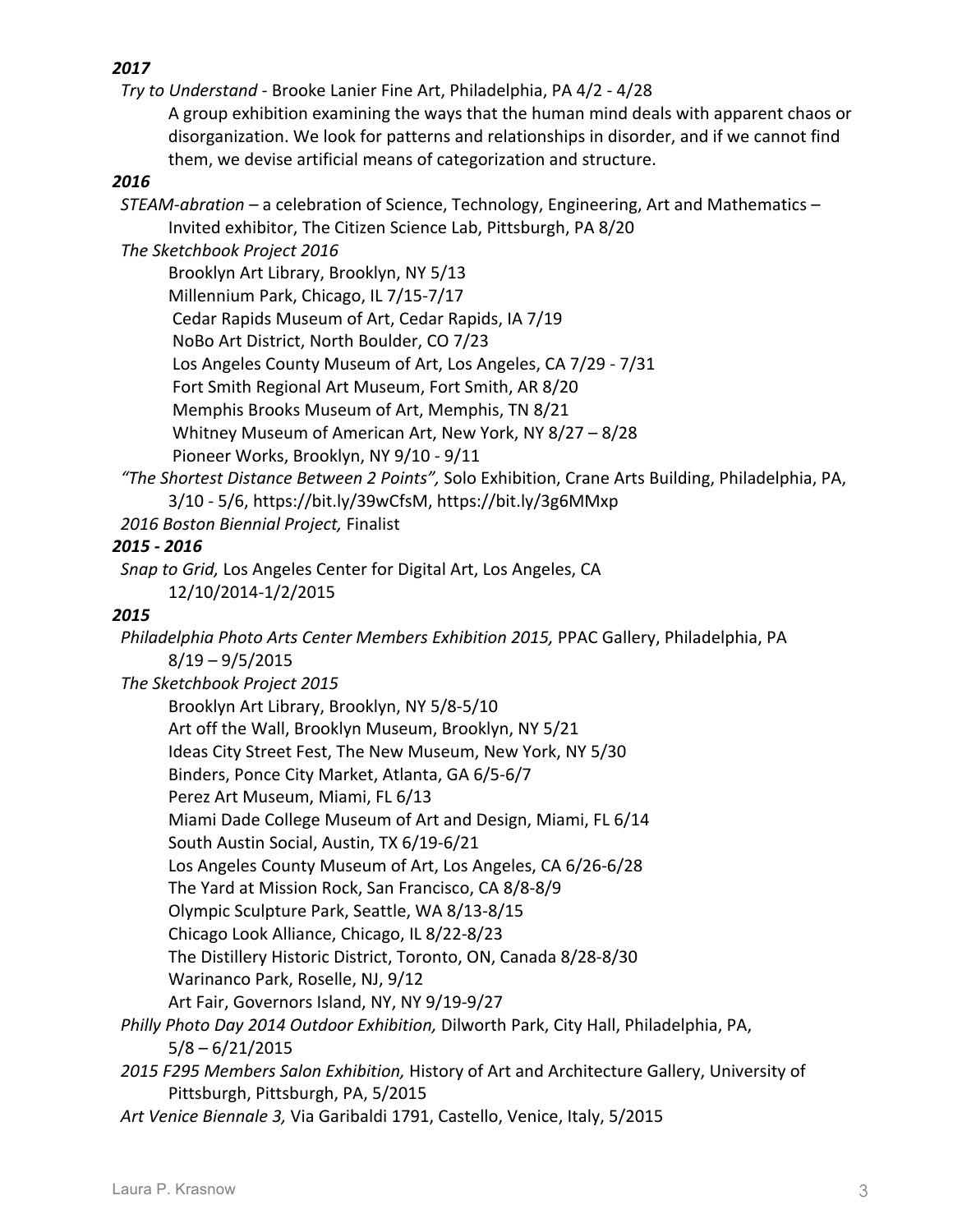| LACDA Eleven-Year Anniversary Represented Artists Exhibit, Los Angeles Center For Digital                    |
|--------------------------------------------------------------------------------------------------------------|
| Art, Los Angeles, CA, 4/9 - 5/14/2015                                                                        |
| Women In Photography International Exhibition, sponsored by Women In Focus, Atlanta, GA                      |
| ELECTRON SALON, Invitational Group Exhibit, Los Angeles Center for Digital Art, Los Angeles, CA              |
| $3/12 - 4/4/2015$                                                                                            |
| SciArt Center - Un-Natural Nature Exhibition, Creations Gallery, New York, NY, 3/2015                        |
| Artist-in-Residence Exhibition, VentureF0rth (co-working community for tech entrepreneurs)                   |
| Philadelphia, PA2014 - 2015                                                                                  |
| Snap to Grid, Los Angeles Center for Digital Art, Los Angeles, CA                                            |
| 12/11/2014-1/3/2015                                                                                          |
| 2014                                                                                                         |
| Miracles, Old City Jewish Art Center, Philadelphia, PA - 12/14                                               |
| The Sketchbook Project Alma Basel Edition - Chosen to be included in a curated selection of                  |
| sketchbooks at Alma Ad, Art Basel Miami, 12/4 - 5                                                            |
| The Ontario, Canada Northeast Sketchbook Project Tour - Chosen to be included in a curated                   |
| selection of sketchbooks to 5 cities in the Northeast US -                                                   |
| Philadelphia, PA, Franklin Square, 10/5                                                                      |
| Syracuse, NY, Syracuse University Art Galleries, Shaffer Art Building, 10/14                                 |
| Buffalo, NY, Western New York Art Center, 10/16                                                              |
| Detroit, MI, Popps Packing, 10/19                                                                            |
| Brooklyn, NY, Brooklyn Art Library, The 'Ontario Canada' Closing Party, 10/25                                |
| Un-Natural Nature Virtual Exhibition, SciArt Center, New York, NY                                            |
| http://www.sciartcenter.org/un-natural-nature-virtual-exhibit.html                                           |
| Philadelphia Photo Arts Center Members Exhibition, 3 <sup>rd</sup> Street Gallery, Philadelphia, PA 8/1-8/17 |
| Boston Biennale 3, Atlantic Works Gallery, Boston, MA 7/17-8/21                                              |
| Ten Year Represented Artists Retrospective, Los Angeles Center for                                           |
| Digital Art, Los Angeles, CA, 4/10-5/24                                                                      |
| 2014 Winners of Biennial Roadshow Marfa Exhibition, Marfa, Texas, April 2014                                 |
| Capsule 1 - inside/outside - live crowdsourced soundscaping,                                                 |
| Center for New Music, SF 3/14                                                                                |
| The Sketchbook Project 2014                                                                                  |
| Brooklyn Art Library, Brooklyn, NY 3/14-3/16                                                                 |
| Virginia Commonwealth University, Richmond, VA 3/21                                                          |
| Ashville BookWorks, Ashville, NC 3/26                                                                        |
| The Goat Farm Arts Center, Atlanta, GA 3/29-3/30                                                             |
| Church Street Entertainment Center, Orlando, FL 4/2                                                          |
| Crescent City Saturday Market, New Orleans, LA 4/5                                                           |
| Lawndale Art Center, Houston, TX 4/10                                                                        |
| The Contemporary Austin, Austin, TX 4/12                                                                     |
| Amon Carter Museum of Art, Fort Worth, TX 5/4                                                                |
| Norman Arts Council, Normon, OK 5/6                                                                          |
| New Mexico Museum of Art, Santa Fe, NM 5/9                                                                   |
| Santa Fe University of Art and Design, Santa Fe, NM 5/10                                                     |
| Coconino Center for the Arts, Flagstaff, AZ 5/13                                                             |
| Orange County Museum of Art, Newport Beach, CA 5/15-5/18                                                     |
| San Diego Museum of Art, San Diego, CA 5/20                                                                  |
| LACMA, Los Angeles, CA 5/30-5/31                                                                             |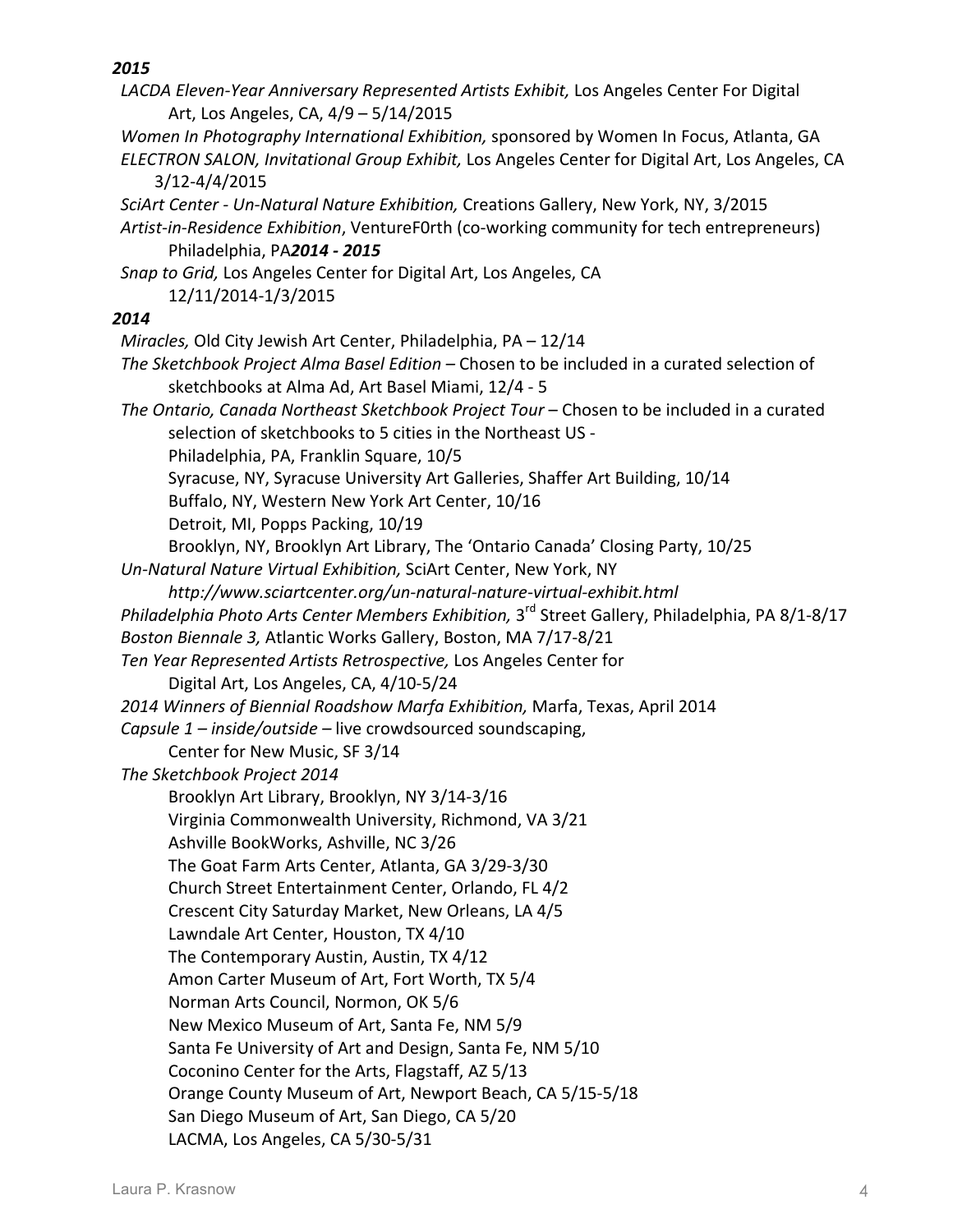Geffen Contemporary at MOCA, Los Angeles, CA 6/1 1st Friday Art Murmur/Saturday Stroll, Oakland, CA 6/6-6/7 San Francisco Center for the Book, San Francisco, CA 6/8 Portland Art Museum, Portland, OR 6/27 Director Park, Portland, OR 6/28 Emily Carr University, Vancouver, BC 7/7 The Central Library, Seattle, WA 7/10-7/12 Bud Werner Memorial Library, Steamboat Springs, CO 8/13-8/15 Galerie F, Chicago, IL 8/22 Madison Public Library, Madison, WI 8/30 M State, Fergus Falls, MN 9/11-9/13 The Distillery Historic District, Toronto, ON 9/18-9/21 Director Park, Portland, OR 6/28 Maine College of Art, Portland, ME 10/2 ELECTRON SALON, International Group Exhibit, Los Angeles Center for Digital Art, Los Angeles, CA

2/13-3/5/2014 

 *ELECTRON SALON, International Group Exhibit,* Los Angeles Center for Digital Art, Los Angeles, CA **1/9-2/1/2014** 

# *2013 - 2014*

*Snap to Grid,* Los Angeles Center for Digital Art, Los Angeles, CA 12/12/2013-1/4/2014

# *2013*

*Philly Photo Day 2013, Philadelphia Photo Arts Center, Philadelphia PA Discovery and Perception,* Episcopal Academy, Newton Square, PA 10/2013  *Curious Investigations,* Episcopal Academy, Newton Square, PA 9/2013 August *Electron Salon*, Invitational Group Exhibition, Los Angeles Center for Digital Art, Los Angeles, CA The Members Show, InLiquid/Philadelphia Photo Arts Center, Philadelphia, PA 8/2013 *Exposure 2013.* See.Me Exhibition Space, Long Island City, NY *Philly Tech Week Invitational Exhibition*, DrinkPhilly Gallery, Philadelphia, PA *Ninth Anniversary Exhibit, Los Angeles Center for Digital Art, Los Angeles, CA* February Electron Salon, Invitational Group Exhibition, Los Angeles Center for Digital Art, Los Angeles, CA *Snap to Grid,* Los Angeles Center for Digital Art, Los Angeles, CA  *The Sketchbook Project 2013* The Gladstone Hotel, Toronto, ON, Canada Foundry Darling, Montreal, QB, Canada San Francisco Center for the Book, San Francisco, CA iam8bit Gallery, Los Angeles, CA Funk Zone/SB Arts Collaborative; Santa Barbara Museum of Art, Santa Barbara, CA Boulder, CO The Gallery at Avalon Island, Orlando, FL Mass Collective; The Goat Farm Arts Center, Atlanta, GA Chicago Arts District  $2^{nd}$  Friday; Hyde Park Art Center, Chicago, IL Indianapolis Art Center, Indianapolis, IN The Dandy Lion, New Albany, IN Ulrich Museum, Wichita, KS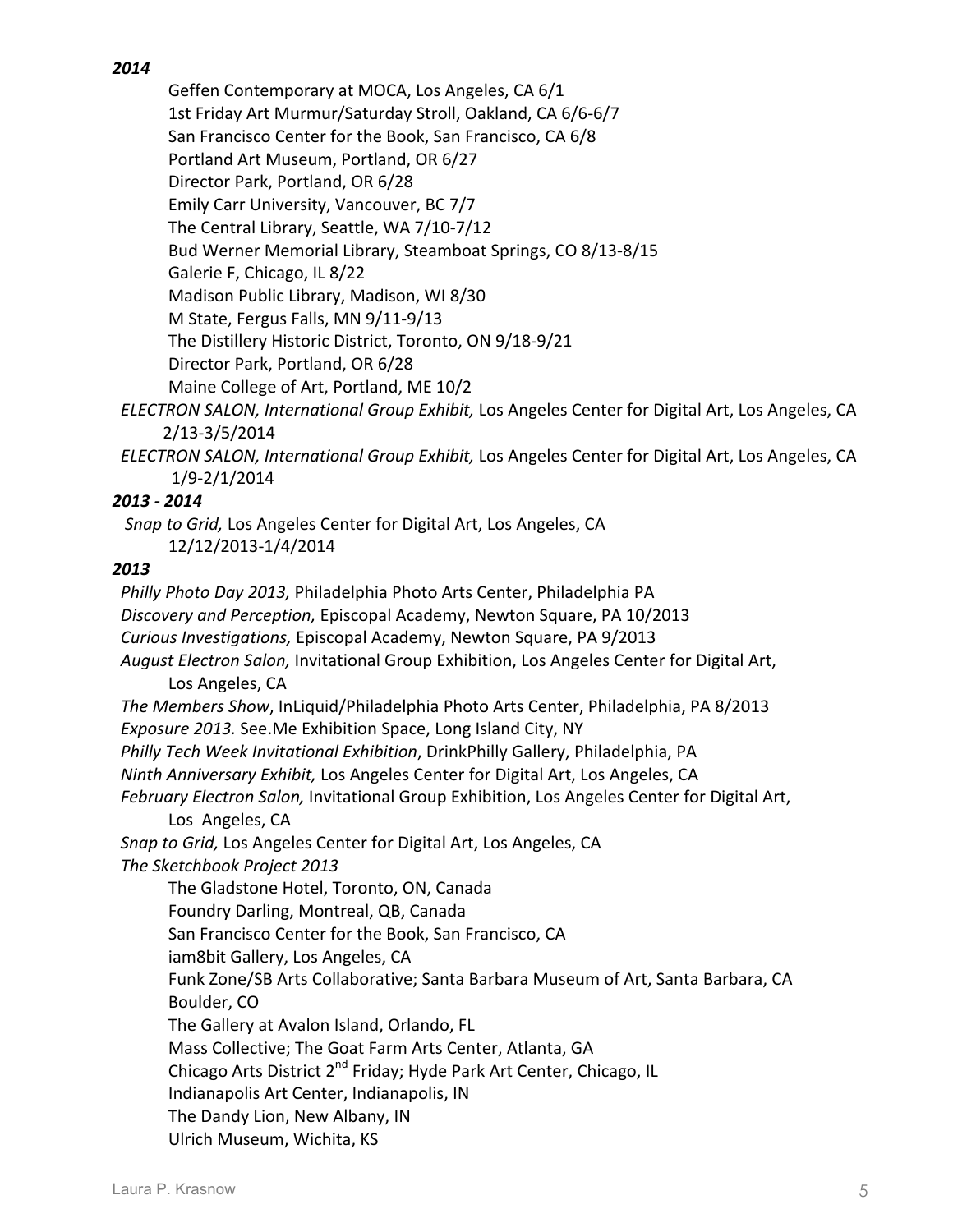Mellwood Art Center, Louisville, KY American Visionary Art Museum; Upton Edible Garden, Baltimore, MD Space Gallery, Portland, ME Light Grey, Minneapolis, MN The Nelson-Atkins Museum of Art, Kansas City, MO University of Missouri, Kansas City, MO Arts St. Louis; City Museum, St. Louis, MO CAM Raleigh, Raleigh, NC Santa Fe Art Institute, Santa Fe, NM Upstate Artist Guild, Albany, NY 3<sup>rd</sup> Ward; Northside Festival @Nitehawk Cinema, Brooklyn, NY Brooklyn Art Library, Brooklyn, NY Columbia County Council on the Arts, Hudson, NY Ideas City, New Museum, New York, NY State University of New York, New Paltz, NY & Purchase, NY Monroe Community College, Rochester, NY Wexner Center for the Arts, Columbus, OH Cleaners at the Ace Hotel, Portland, OR Jupiter Hotel, Portland, OR The Painted Bride, Philadelphia, PA Penn State, Pittsburgh, PA AS220, Providence, RI Dahl Art Center/Rapid City Public Library, Rapid City, SD The Hunter Museum, Chattanooga, TN The Creative Discovery Museum, Chattanooga, TN Knoxville Museum of Art, Knoxville, TN Crosstown Arts/The Dixon, Memphis, TN Watkins College of Art and Design, Nashville, TN Co-Lab Project Space, Austin, TX Torpedo Factory Art Center, Alexandria, VA TEDx Conference, Richmond, VA Virginia Commonwealth University, Richmond, VA Canal Park, Washington DC Milwaukee Institute of Art and Design, Milwaukee, WI

#### *2012*

*Member Group Exhibition, Philadelphia Photo Arts Center, Philadelphia, PA Open Studios,* Philadelphia Photo Arts Center, Philadelphia, PA  *Self-Portrait,* Old City Jewish Art Center, Philadelphia, PA *Turning Darkness to Light, Old City Jewish Art Center, Philadelphia, PA* Art Takes Times Square, work projected in Times Square, New York, NY *Eighth Anniversary Retrospective*, Los Angeles Center for Digital Art, Los Angeles, CA The Things Found Series, *Volume One: The Fridge*, Brooklyn Art Library, Brooklyn, NY The Meal, Brooklyn Art Library, Brooklyn, NY  *The Sketchbook Project 2012* Brooklyn Art Library, Brooklyn, NY

Hyde Park Art Center, Chicago, Ill

The Ace Hotel, Portland, OR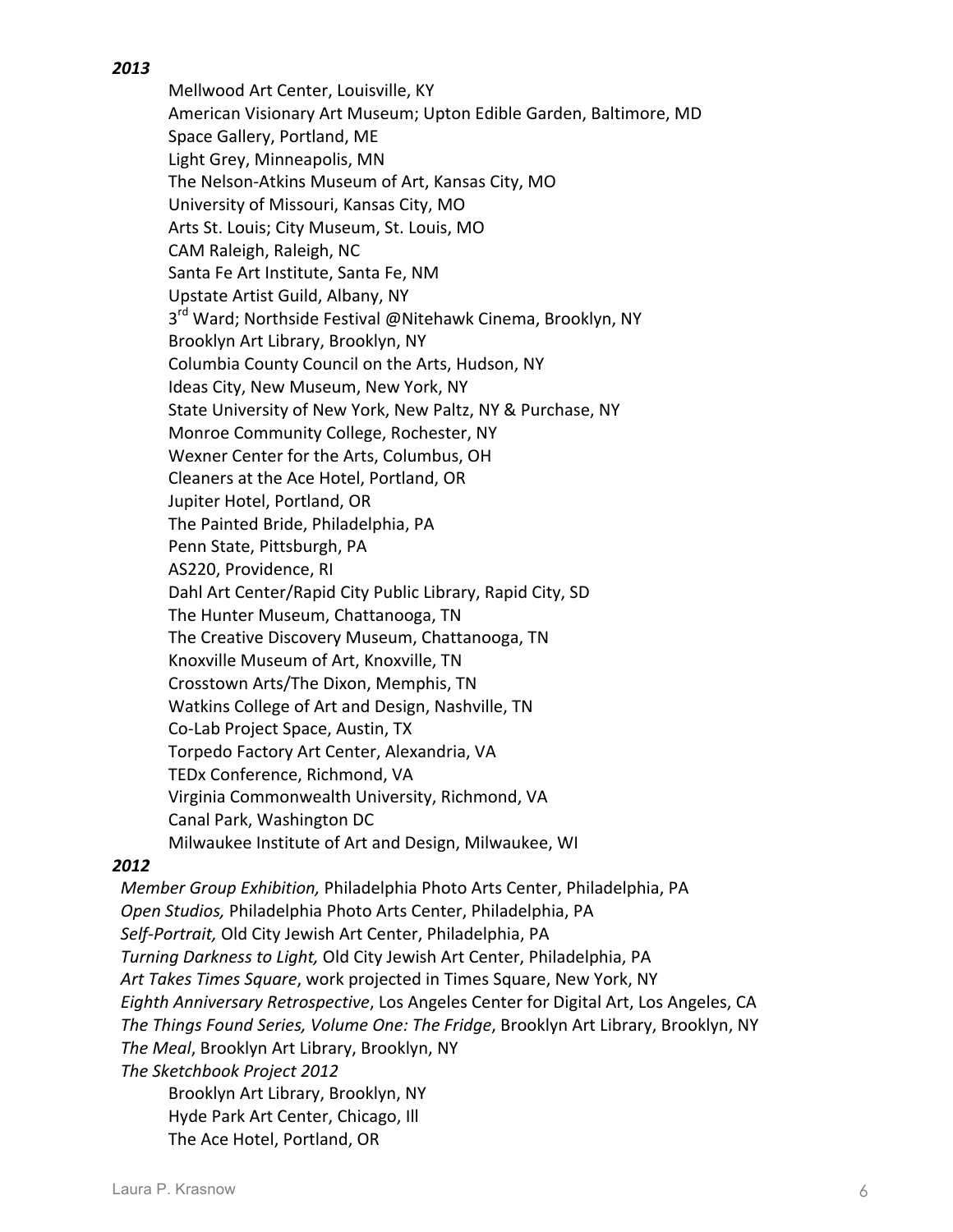W2 Media Café, Vancouver, BC, Canada iam8bit Gallery, Los Angeles, CA Pop-Up Library, San Francisco, CA LynnArts Gallery, Lynn, MA SPACE Gallery, Portland, ME The Gladstone Hotel, Toronto, ON, Canada The Painted Bride/InLiquid, Philadelphia, PA MASS Collective, Atlanta, GA Full Sail University, Winter Park, FL C0-Lab Project Space, Austin TX

### *2011*

 *Electron Salon,* Los Angeles Center for Digital Art, Los Angeles, CA *Snap to Grid*, Los Angeles Center for Digital Art, Los Angeles, CA *Philadelphia Photo Day*, Philadelphia Photo Arts Center, Philadelphia, PA

## *2010*

 *The Sketchbook Project*

Art House Gallery, Atlanta, GA Brooklyn Art Library, Brooklyn, NY Laconia Gallery, Boston, MA Art and Shelter Gallery, Los Angeles, CA Soulard Art Market, Saint Louis, MO Home Gallery, Chicago, Ill

### *ADDITIONAL EXHIBITIONS*

#### *Solo Exhibits*

School of Art Gallery, University of Denver, Denver, Colorado Project Art Center, Cambridge, Massachusetts *Installation, West Hubbard Gallery, Chicago, Illinois* Fine Arts Gallery, University of Missouri, Columbia, Missouri Fine Arts Gallery, University of Arkansas, Fayetteville, Arkansas

## *Selected Group Exhibits*

Group Show, Armory Center for the Arts, Pasadena, CA *National Landscape in Art Exhibition*, Springfield Art Association, Springfield, Ill. *Women Artists Books, part of VIEW BY WOMEN ARTISTS EXHIBITION, Surrogate's Court* **Building, New York, New York** Some Girls Exhibition – Part Two, Artists' Books, Chicago, Illinois *Group Show,* West Hubbard Gallery, Chicago, Illinois 8  $\frac{1}{2}$  x 11, West Hubbard Gallery, Chicago, Illinois *First Book Gathering Exhibition, Downtown Brooklyn Cultural Center, Brooklyn, New York Color Photography – A Directorial Approach*, Robert Else Gallery, California State University, Sacramento *Group Show, Gallery, Cleveland Photographic Workshop, Cleveland Heights, Ohio Women/Images/Nature*, work used in lecture presented by Martha Madigan, Tyler School of Art, Philadelphia, PA International Festival of Women Artists, Copenhagen, Denmark *Inner Landscapes, Illinois Photographers Exhibition, ARC Gallery, Chicago, Illinois*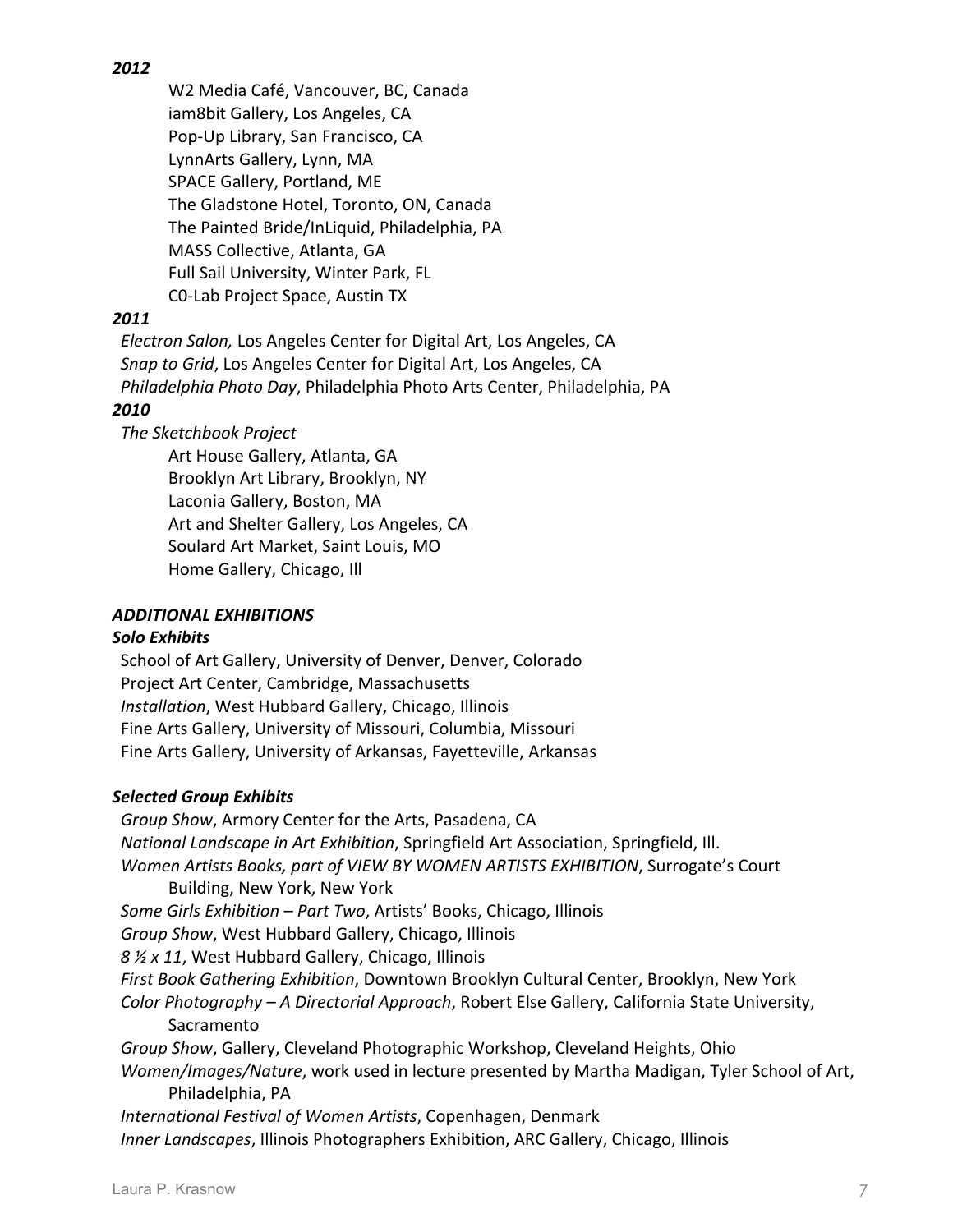### *Selected Group Exhibits*

Art Attacks – A Social Disease, Moming Studio, Chicago, Illinois Fifth Annual Magic Silver Show, Murray State University, Murray, Kentucky  *Chicago Books*, Franklin Furnace Gallery, New York, New York *Options in Independent Art Publishing, Visual Studies Workshop, Rochester, New York* Prints From The School of the Art Institute of Chicago, The Chicago Cultural Library Cultural Center Group Show, Herron School of Art, Indiana University, Indianapolis, Indiana *Group Show, College of Fine Arts, Ohio University, Athens, Ohio Group Show, McAuley Gallery, Mount Mercy College, Cedar Rapids, Iowa Group Show, Office of the Federal Defenders, Chicago, Illinois Pensecola National Printmaking Exhibition*, Pensacola, Florida The Plain Brown Wrapper Hard Times National Print Exhibition, Georgia State University, Atlan *Works Under Pressure*, The School of the Art Institute of Chicago, Chicago, Illinois *Illinois Regional Print Show, Northwestern University, Evanston, Illinois Chicago Prints*, Evanston Art Center, Evanston, Illinois *Invitational Graduate Print Exhibition, University of Wisconsin, River Falls Group Show,* Student Fine Arts Gallery, California State University, Sacramento *Group Show, Art Students League, New York, New York* 

#### *COLLECTIONS*

Art Students League, New York, New York The Art Institute of Chicago Brooklyn Art Library California State University, Sacramento Independent Press Archive, Nathan Lyons Research Center, Visual Studies Workshop, Rochester, New York Los Angeles Center for Digital Art PNC Bank Art Collection The Brooklyn Museum The Museum of Modern Art, NY The School of the Art Institute of Chicago State University of New York at Albany Women Artists Archive, Copenhagen, Denmark Women's Caucus for Art, New York Chapter, Artists' Book Archive, New York, New York Various private collections

#### *PORTFOLIOS AND PUBLICATIONS*

*Ecoartspace,* featured artist*,* 4/24/2022*,*  https://www.instagram.com/p/CcvILNeNUxS/ *Interalia Magazine, Emerging Ideas, "the\_space\_between\_the\_stars",* featured in November 2019 Issue , https://bit.ly/36lWUNs Art Limited, Curiosity #1, Assemblage1, Memories Lost/Found #1, selected for publication on website feed, Bordeaux, France, 9/2019 *The Hand*, *Issue #25*, *July 2019*, http://www.thehandmagazine.space/issue-25-purchase-and-artists-links/ UWISHUN Philadelphia, Top Picks for Art Events And Exhibitions in Philly This April 2016 http://www.uwishuni.com/2016/04/top-picks-art-events-exhibitions-philly-april/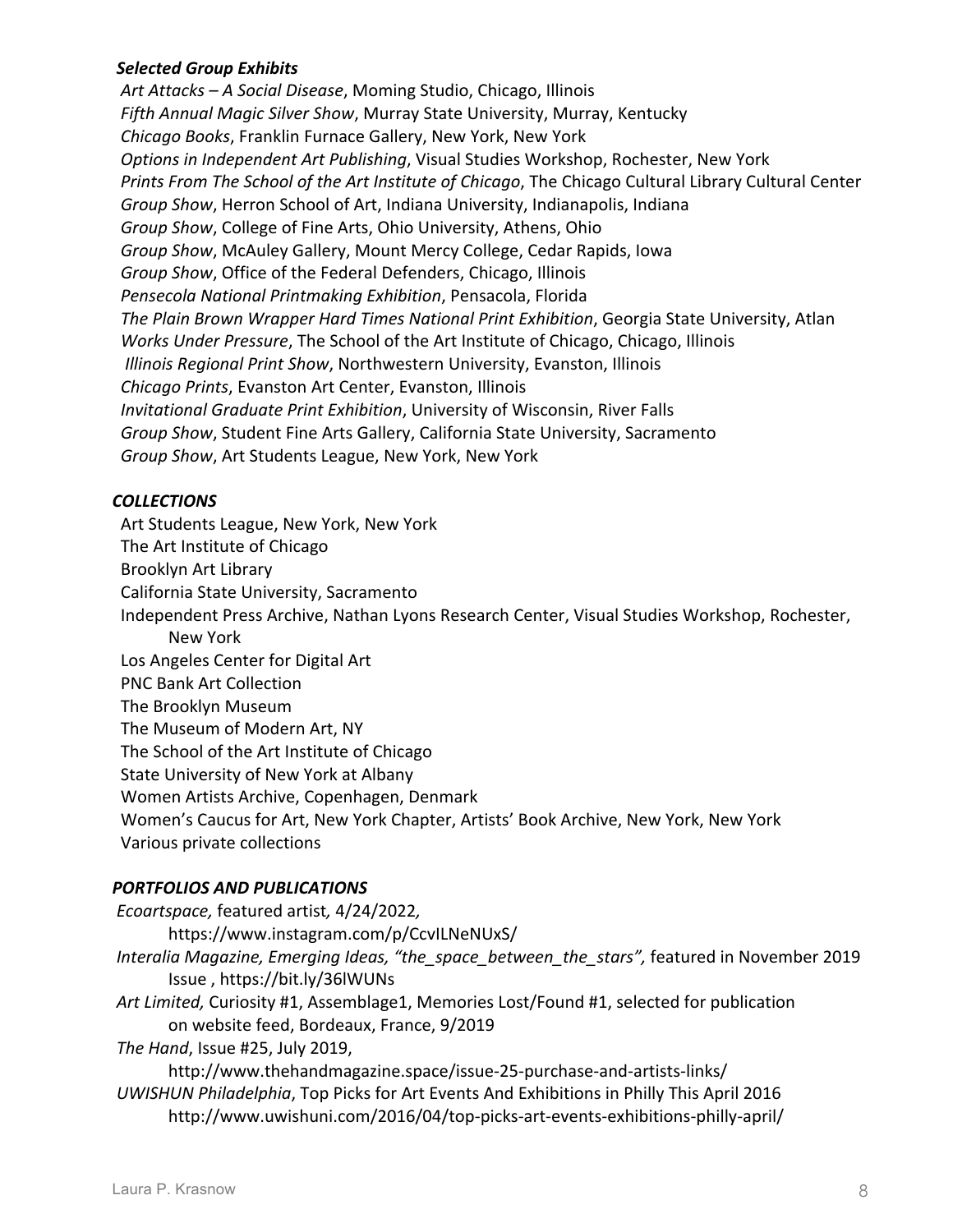#### *PORTFOLIOS AND PUBLICATIONS*

In Liquid Presents: The Shortest Distance Between 2 Points, 3/19/2016 http://www.cranearts.com/inliquid-presents-the-shortest-distance-between-2-points/ Interalia Magazine, "Memory/Networks", featured in September/October 2016 issue The Hand Magazine, Issue #13, July 2016, https://thehandmagazine.net/issue-13-purchase-and-artists-links/

*SciArt in America*, "Natural Transformation Through the Lens of Laura Krasnow", 1/14/2015 http://bit.ly/1zaZ2p9

*Philadelphia City Paper, Events, 12/18/2014, Thursday, (visual art)* "Miracles", p.19  *"Un-Natural Nature" Exhibition Catalog* 

http://www.sciartcenter.org/un-natural-nature-virtual-exhibit.html

"Un-Natural Nature", by Danielle Kalamaras, Issues in Science and Technology Vol. 31, No. 2 (WINTER 2015), pp. 80-87

Soundscraper Premieres "Capsule 1 – inside/outside" – live crowdsourced soundscaping, March, 2014 http://www.soundscraper.org/?p=737

"The Boston Biennial 3 Introduces You To Some Amazing Art and Artists",

http://www.the-biennial-project.com/blogEngine.net/ 

 *Photographer's Forum Best of Photography 2013 Annual* 

CBS Philly, "Art And Science Meet At Philadelphia Science Festival",

http://cbsloc.al/WshA2e4/8/2011

*Exposure 2011* – invited to participate in publication from International Exposure Exhibition *Chain Letter, catalog of exhibition* 

*The Chicago Sun-Times*, "Inner Landscape of the New Romantics" – reviewed by David Elliot *The Chicago Tribune*, "Landscapes of Isolated Pleasures" – reviewed by Alan G. Artner, *The New Art Examiner*, "Inner Landscape" – reviewed by Deborah Bright

*Graduate Prints Portfolio*, The School of the Art Institute of Chicago, Chicago, Illinois *Triptik*, offset artist book, edition of 50, *Faces*, offset artist book, edition of 50

## *WORK EXPERIENCE*

## *Teaching/Workshops*

La Salle University, Philadelphia, PA – Archiving and Database Management, Digital Arts and Multimedia Design Program

Side Street Projects, Pasadena, CA - Video Production for High School Students

University of Arkansas, Fayetteville, AR - Photo Lithography

Visiting Artist Workshops - Mental Health Clinic, Sacramento, CA; Vacaville Prison, CA

## *Related Experience*

Digital Imaging Specialist, Carnegie Library of Pittsburgh, Main Library Photo Archive Freelance Photo Technician-Workflow Manager

Freelance/Fine Art Photographer/New Media Artist/Designer

- Co-Curator, "Art is Science Made Clear: Science Made Clear, A Collective", 2011 Philadelphia Science Festival, https://cbsloc.al/2X3NbJv
- Research Aide, The Elephant Listening Project, Bioacoustics Research Program, Laboratory Of Ornithology, Cornell University
- Digital Production Associate, Digital Media Group, Digital Library and Information Technologies, Cornell University

Digital Imaging Specialist, Digital Lab, Special Collections and Digital Programs, University of Kentucky